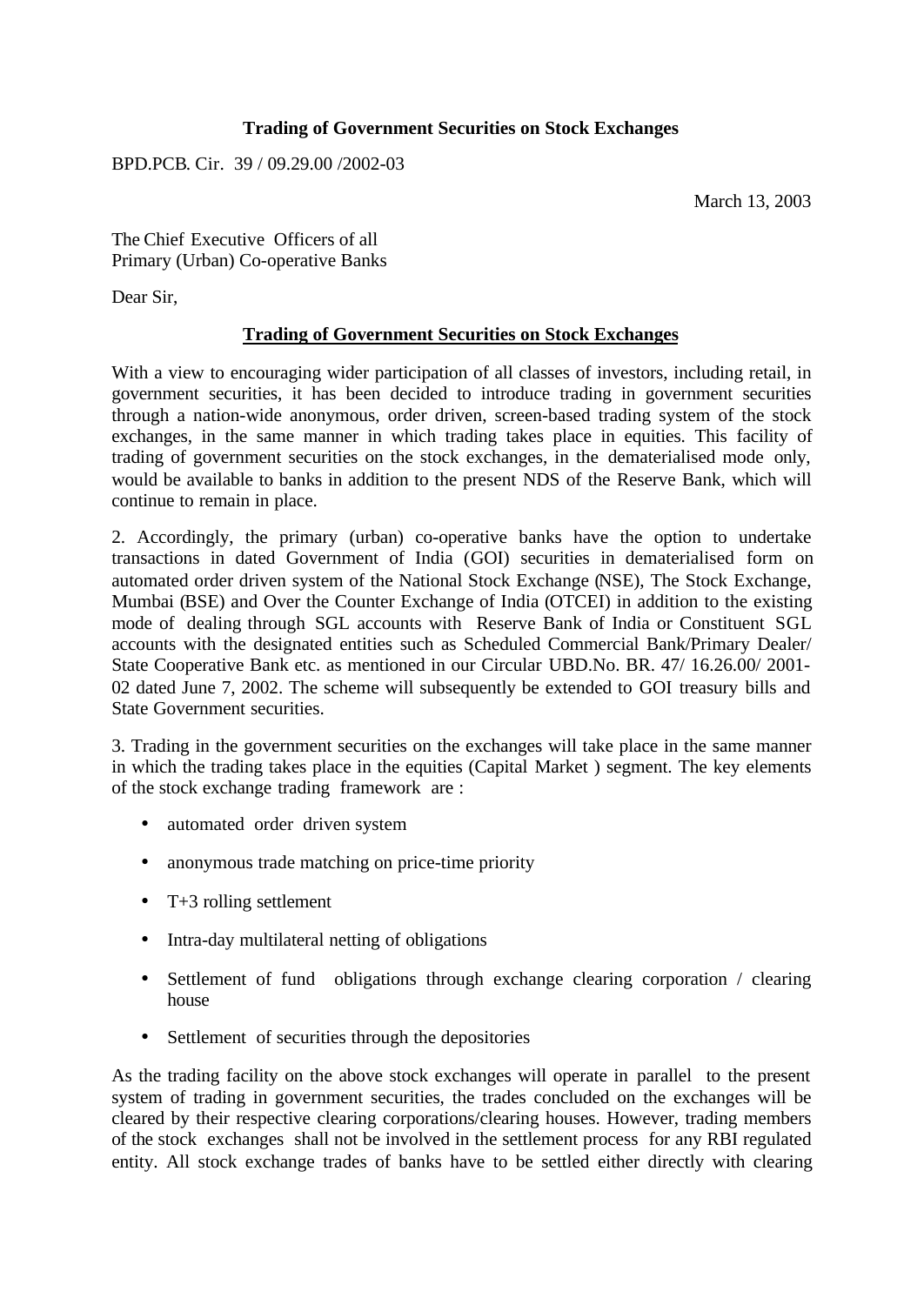corporation/clearing house (in case they are clearing members) or else through a clearing member custodian.

4. Banks, as institutional investors on the stock exchanges, can undertake transactions only on the basis of giving and taking delivery of securities. In other words, short selling of government securities, even on an intra-day basis, is not permissible.

5. With a view to facilitating participation on the stock exchanges within the regulations prescribed by RBI, SEBI and the exchanges, banks are being extended the following facilities:

(i) Open demat accounts with a bank depository participant (DP) of NSDL/CDSL in addition to their SGL/CSGL accounts with RBI.

(ii) Value free transfer of securities between SGL/CSGL and demat accounts is being enabled at Public Debt Office (PDO), Mumbai, subject to operational guidelines issued separately by our Department of Government and Bank Accounts (DGBA) to all SGL account holders.

6. The balances in government securities maintained by the banks in the depositories will be included for SLR purpose. Also, any shortfall in maintenance of CRR/SLR resulting from settlement failure (on either the NDS-OTC market or the stock exchanges) will attract the usual penalties.

7. The Boards of primary (urban) co-operative banks may take a conscious decision in regard to using the stock exchange platform for making investments in government securities in addition to the existing NDS-OTC market. As regulations of SEBI will also apply insofar as trading of government securities is concerned, the Board should frame and implement a suitable policy to ensure that operations are conducted in accordance with the norms laid down by RBI/SEBI and the respective stock exchange. Prior to commencing operations, the dealing officials should also familiarise themselves with the basic operating procedures of the stock exchanges.

## **Operational guidelines:**

8. Banks should have proper internal control mechanism for transactions in Government securities as already advised in circular UBD. No. Plan. 13 / UB.81 /92-93 dated 15 September 1992. Banks should also put in place appropriate internal control systems catering to stock exchange trading and settlement before commencing operations on the exchanges. The back office arrangement should be such that trading on the NDS/OTC market and on the stock exchanges can be tracked easily for settlement, reconciliation and management reporting. Banks should, therefore, install enabling IT infrastructure and adequate risk management systems.

9.Only SEBI registered brokers who are authorised by the permitted exchanges (NSE, BSE or OTCEI) to undertake transactions in government securities can be used for placing buy/sell orders. A valid contract note indicating the time of execution must be obtained from the broker at end of day.

10. The dealing officials should independently check prices in the market or on the stock exchange screens before placing their orders with the brokers. The decision making processes cannot be delegated to brokers by the banks.